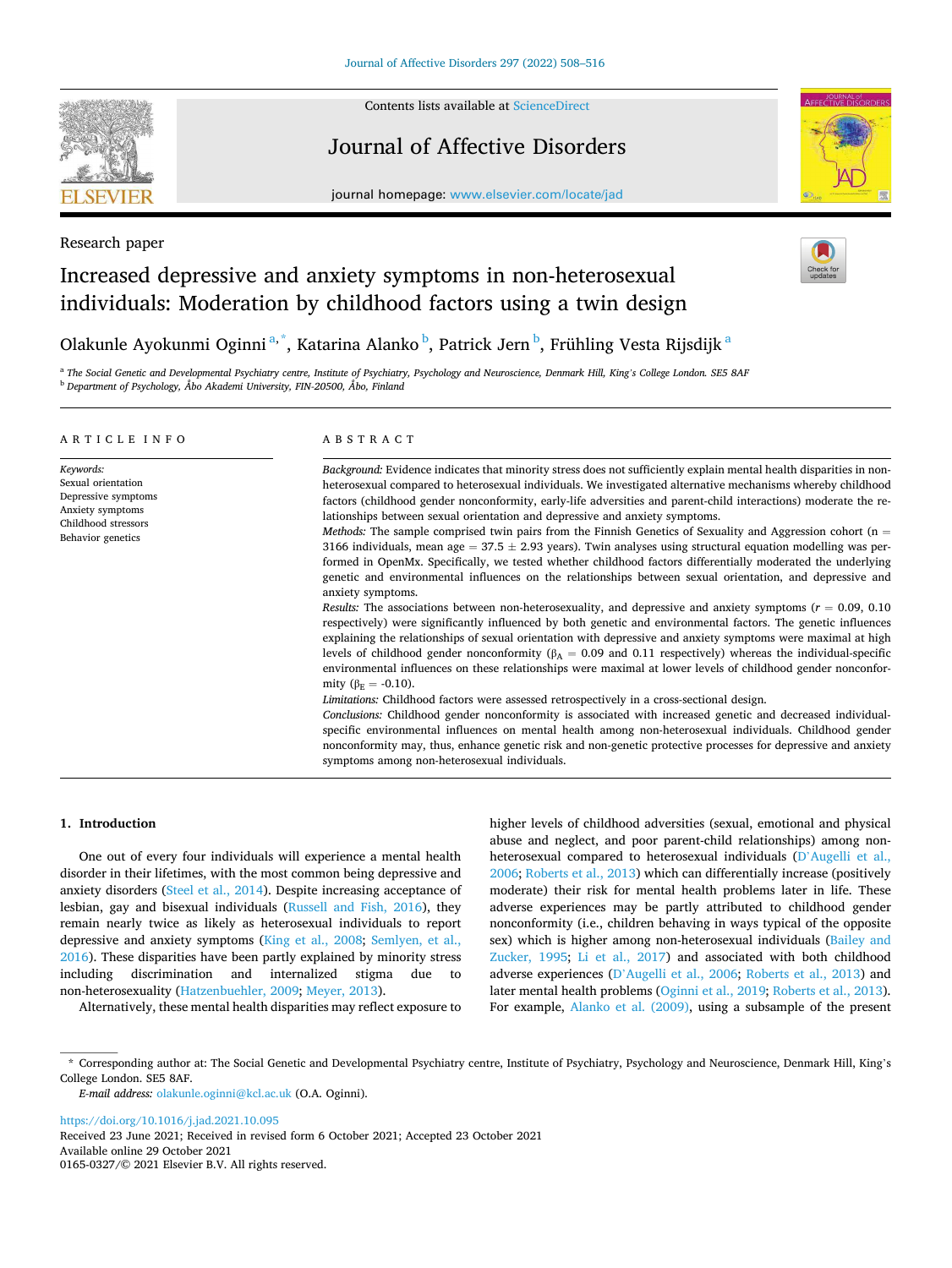dataset showed that heterosexual individuals who were gender conforming in childhood had lower levels of depressive and anxiety symptoms compared to non-heterosexual individuals who reported childhood gender nonconformity. Similarly, non-heterosexual students who had experienced more early-life adversities showed a trend towards higher odds of adverse mental health outcomes (suicidal ideation) compared to students who had no such experiences and heterosexual students who had experienced these adversities ([Clements-Nolle et al., 2018](#page-7-0)). Another study found that although non-heterosexual young adults were significantly more likely to use illicit drugs compared to their heterosexual peers, this risk was significantly less among those who had closer relationships with their fathers ([Magette et al., 2018](#page-8-0)). Together, these findings suggest that the correlation between sexual orientation and adverse mental health outcomes may be stronger at higher levels of these childhood factors (i.e., positive moderation); however, these relationships are phenotypic.

Considering the genetic and environmental correlations between sexual orientation and depressive/anxiety symptoms [\(Ganna et al.,](#page-7-0)  [2019;](#page-7-0) [Zietsch et al., 2012](#page-8-0)), it is possible that these moderation effects manifest differently across the latent genetic and environmental influences underlying these phenotypic associations. However, to date, no studies have looked at the extents to which the phenotypic moderation of the relationship between sexual orientation and mental health problems by childhood stressors are differentially driven by moderation of the underlying genetic and environmental influences. What we do know from current research is that the genetic influences on depressive and anxiety disorders are positively moderated by both early-life adversities ([Nugent et al., 2011](#page-8-0)) and poor parent-child relationships [\(Hayden et al.,](#page-7-0)  [2010\)](#page-7-0) which may manifest as larger genetic variation at higher levels of the moderators in a population-based twin design ([Dick, 2011](#page-7-0)).

Findings from genetically sensitive designs to dissect these moderator effects can stimulate further research into identifying specific environmental and/or genetic mechanisms for these effects. These, if known, can in turn guide intervention designs which may include identifying those at highest risk for adverse effects of minority stress as adults or stratifying risk for adverse mental health outcomes among nonheterosexual adults.

In the present twin study, we therefore investigated i. whether childhood stressors (childhood gender nonconformity, early-life adversities and dysfunctional parent-child interactions) moderate the phenotypic associations between sexual orientation and depressive/ anxiety symptoms; and ii. the extents to which these observed (phenotypic) moderation effects are explained by differential moderation of the underlying genetic and environmental influences. Since these models also allow incorporation of moderator effects on the variances, we investigated iii. whether the three childhood factors moderate the genetic and environmental variance components of depressive and anxiety symptoms. Finally, we tested iv. sex differences in these effects.

Based on reports of higher levels of these childhood stressors among non-heterosexual individuals (D'[Augelli et al., 2006;](#page-7-0) [Roberts et al.,](#page-8-0)  [2013\)](#page-8-0) and their associations with higher risk for mental health problems later in life [\(Fogelman and Canli, 2019\)](#page-7-0), we hypothesized that the relationships between sexual orientation and depressive and anxiety symptoms will be stronger at higher levels of childhood gender nonconformity, early-life adversities and dysfunctional parent-child interactions. We also hypothesized that the genetic correlation between sexual orientation and depressive/anxiety symptoms will be stronger at higher levels of childhood stressors (i.e., a positive moderation). This was based on evidence indicating increased genetic susceptibility to depressive and anxiety symptoms in the presence of adverse childhood experiences ([Nugent et al., 2011\)](#page-8-0) which are higher among non-heterosexual individuals (D'[Augelli et al., 2006;](#page-7-0) [Li et al., 2017](#page-8-0)). Considering that these childhood stressors also increase susceptibility to the psychopathologic impact of other life stressors, we also hypothesized that childhood stressors will positively moderate environmental influences on the relationship between sexual orientation and

depressive/anxiety symptoms. Consistent with prior research ([Bandoli](#page-7-0)  [et al., 2017;](#page-7-0) [Nugent et al., 2011; Uher, 2014](#page-8-0)), we also hypothesized that the genetic and environmental influences on the variance in depressive and anxiety symptoms would be positively moderated by early-life adversities and poor parent-child interactions. We expected similar moderation effects of childhood gender nonconformity based on its positive associations with early-life adversities and poor parent-child interactions. Our investigation of sex differences in all analyses were exploratory.

## **2. Materials and methods**

#### *2.1. Sample*

The present study sample comprised participants in the first wave of the Finnish Genetics of Sexuality and Aggression twin cohort who were recruited in 2005. Monozygotic and dizygotic twin pairs were identified from the Central Population Registry of Finland (see [Johansson et al.,](#page-7-0)  [2013](#page-7-0) for further details of recruitment). Questionnaires were mailed to 5,000 twin pairs of which 3604 individuals responded. Of these, 46 were discarded due to incomplete data, giving a final sample size of 3558. For the present analyses, 392 participants were further excluded (107 incomplete responses, and 285 with undefined zygosity - ascertained by two questions about physical resemblance as in [Sarna et al., 1978](#page-8-0)). This gave a total of 3166 individuals including 867 complete twin pairs (87 monozygotic male, 105 dizygotic male, 232 monozygotic female, 255 dizygotic female and 188 opposite sex twins). Incomplete twin pairs were included in the variance component models as "singletons" to facilitate the estimation of the variances and covariances [\(Neale and](#page-8-0)  [Cardon, 1992\)](#page-8-0). Ethical approval was obtained from the Ethics Committee of the Department of Psychology, Åbo Akademi, Finland and informed consent was obtained from all participants.

We note that the present dataset has previously been analysed to demonstrate a bidirectional causal relationship between childhood gender nonconformity and parent-child relationships [\(Alanko et al.,](#page-7-0)  [2011\)](#page-7-0), a genetic correlation between sexual orientation and childhood gender nonconformity ([Alanko et al., 2010](#page-7-0)), phenotypic moderation of the association between childhood gender nonconformity and mental health by parent-child relationships [\(Alanko et al., 2008](#page-7-0)), and phenotypic moderation of the relationship between sexual orientation and psychiatric symptoms by childhood gender nonconformity ([Alanko](#page-7-0)  [et al., 2009](#page-7-0)). Of these, only the latter study overlaps with one of our objectives. However, in that study, only a subsample of the dataset was used, the moderating effects of early-life adversities and parent-child relationships were not investigated, and the genetic structure of the data was not incorporated as was done in the present analyses.

## *2.2. Measures*

Sexual orientation was assessed by four questions from the 12-item Sell assessment of sexual orientation ([Sell, 1996](#page-8-0)). The selected questions elicited same-sex sexual attraction and behavior in women as follows (the wordings were appropriately adjusted for men): "How many different women (men for male participants) have you been sexually attracted to in the past year?"; "With how many different women (men for male participants) have you engaged in sexual activity in the past year?"; "How often have you, on average, felt sexual attraction towards women (men for male participants) in the past year?"; and "How often have you, on average, engaged in sexual activity with a woman (man for male participants) in the past year?". The first two questions were scored on an 8-point scale ranging from "None" (0) to "100 or more" (7), and the other two questions were scored on a 7-point scale which ranged from "Never" (0) to "Every day" (6). The mean of the scores on all four questions was derived and used in analyses. Possible scores ranged between 0 and 6.5 with higher scores indicating higher non-heterosexuality. The Cronbach's alpha for the items in this study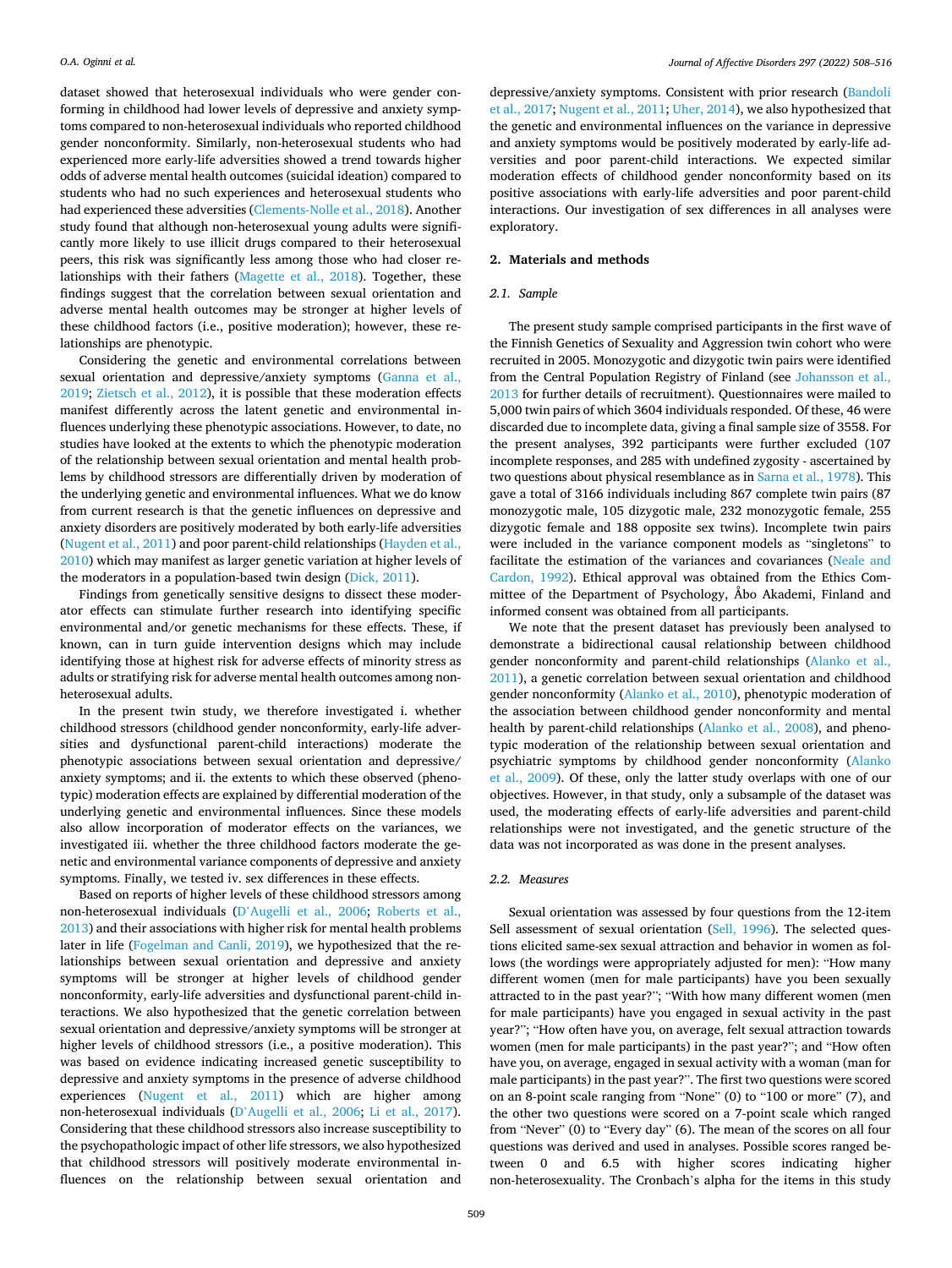#### <span id="page-2-0"></span>was 0.89.

Depressive and anxiety symptoms. These were respectively assessed using the depression and anxiety subscales of the 18-item self-report Brief Symptom Inventory [\(Derogatis, 2001\)](#page-7-0). Each subscale consisted of six questions each scored on a 5-point Likert scale ranging from "Not at all" (scored 0) to "Extremely" (scored 4). The scores in each subscale were summed and used in analyses with higher scores indicating higher levels of symptoms. The Cronbach's alphas for the depression and anxiety subscales in the present study were 0.84 and 0.83 respectively.

#### *2.2.1. Moderators*

Childhood gender nonconformity before the age of 12 years was retrospectively assessed using a shortened version of the Recalled Childhood Gender Identity/Gender Role Questionnaire comprising 13 items [\(Alanko et al., 2010;](#page-7-0) [Zucker et al., 2020\)](#page-8-0). Each item was rated on a 5-point Likert scale ranging from 1 to 5 with higher values indicating greater gender-nonconforming behavior. Responses that did not apply to the participants were scored 0 and were not used in the calculation of the total scores. We derived the total score by calculating the mean of the responses excluding scores of 0 and multiplying this by the total number of items, this final score was used in analyses. The Cronbach's alpha in the present study was 0.91.

Early-life adversities were defined as emotional, physical and sexual abuse and neglect before the age of 18 years ([Duffy et al., 2018\)](#page-7-0) and assessed using the 28-item Childhood Trauma Questionnaire ([Bernstein](#page-7-0)  [and Fink, 1998](#page-7-0)). Each item was scored on a 5-point Likert scale ranging from 1 ("Never True") to 5 ("Very Often True"). Item responses were summed (excluding three items constituting a minimization or denial scale as recommended when scoring), and total scores used in analyses. The Cronbach's alpha in this study was 0.90 and higher scores indicated higher levels of early-life adversities.

Parent-child interactions with each parent (mothers and fathers separately) were assessed using the 15-item Measure of Parenting Styles (MOPS) questionnaire [\(Parker et al., 1997\)](#page-8-0) which retrospectively assesses dysfunctional parent-child interactions including overprotection and low parental care ([Alanko et al., 2008](#page-7-0)) before the age of 16 years. The items were worded negatively (e.g. "My father tried to induce feelings of guilt") and each item was scored on a Likert scale ranging from 1 ("Describes me very well") to 4 ("Does not describe me well at all"). Responses to individual items were summed with lower scores indicating more negative or dysfunctional parent-child interactions. Considering the significant positive correlations between ratings for paternal and maternal interactions as previously reported [\(Parker et al.,](#page-8-0)  [1997\)](#page-8-0) and found in the present analyses  $(r = 0.59, p < 0.001)$ ; an average of the paternal and maternal interaction scores was derived which was used in analyses. Where only one parent was present, the MOPS score for this parent was used. The Cronbach's alpha for the combined scores was 0.94; and 0.92 and 0.91 for separate paternal and maternal ratings respectively.

#### *2.2.2. Covariates*

These included age in years, which was assessed using a single question; and (birth) sex which was ascertained from the Finnish Central Population Registry.

#### *2.3. Statistical analyses*

## *2.3.1. Data preparation and summary statistics*

We carried out model-fitting analyses using OpenMx in R [\(Boker](#page-7-0)  [et al., 2011\)](#page-7-0). Participants with item-missingness greater than 75% per variable were excluded from analyses. Missingness ranged between 0.4-9.0% (Supplementary Table S0) and completely at random (Little's test  $\chi^2_{[618]} = 618.30, p = 0.49$ ), a requirement for multiple imputation. Multiple imputation was carried out in SPSS version 25 (IBM Corp, 2017) to maximize the data on moderation variables in complete twin pairs because missingness on these variables would lead to exclusion of

valuable data points on all variables. Expectation-maximization was specifically used because of its compatibility with maximum likelihood estimation methods [\(Dong and Peng, 2013](#page-7-0)). Potential confounding effects of covariates were partialled out by residualizing all the study variables. Controlling for age further helped exclude any unmeasured cohort effects. The residuals were log-transformed to ensure a normal distribution and minimize scale effects before use in subsequent analyses. For each moderation model, we further adjusted for the main effects of the moderator score (for each twin and their cotwin) on sexual orientation and depressive and anxiety symptoms ([Purcell, 2002;](#page-8-0) [van](#page-8-0)  [der Sluis et al., 2012\)](#page-8-0) to prevent false positive moderation effects.

## *2.3.2. Structural Equation Modelling (SEM) on twin data*

Phenotypic correlations between sexual orientation, depressive and anxiety symptoms and the moderator variables were preliminarily calculated using maximum likelihood estimation. Consistent with genetic model-fitting assumptions, we constrained means, and withinperson variances and correlations to be equal across birth order and zygosity in this and subsequent models.

Using the classical twin design, genetic models were used to preliminarily estimate the latent genetic and environmental influences on the variances of depressive and anxiety symptoms and their covariances with sexual orientation. This design estimates the relative contributions of latent genetic (*A*) and environmental (shared – *C* and non-shared or individual-specific  $- E$ ) influences to the variances (individual differences) and covariances (unstandardized correlations) of variables by comparing the observed correlations across monozygotic and dizygotic twin pairs [\(Rijsdijk and Sham, 2002\)](#page-8-0). This design assumes that monozygotic and dizygotic twin pairs are 100% and 50% genetically similar respectively; do not share their individual-specific environments; and when raised together, are equally influenced by their shared environment.

Phenotypic moderation analyses investigated the first objective (and tested the first hypothesis) by specifying three separate phenotypic moderation models – one each for the three moderators (early-life adversities, childhood gender nonconformity and parent-child interactions) using a trivariate Cholesky model (see genetic model in Fig. 1).

Genetic moderation analyses investigated the second and third objectives (and the corresponding hypotheses) by testing moderation of the *A, C*, and *E* influences on the relationships between sexual



**Fig. 1.** Moderation of the genetic (A) influences on the variances of Depressive (Dep) and Anxiety symptoms (Anx) and their covariances with Sexual Orientation (SO) by moderator M.  $A_{22}$  and  $A_{33}$  are genetic components influencing Depressive and Anxiety symptoms respectively.  $a_{22}$  and  $a_{33}$  denote their respective path coefficients while  $a_{21}$  and  $a_{31}$  denote the genetic influences on the covariance between Sexual Orientation, and Depressive and Anxiety symptoms respectively.  $a_{32}$  denotes genetic influence on the covariance between Depressive and Anxiety symptoms. β indicates the respective moderation parameter for each path coefficient. Note: The common (C) and individualspecific (E) environment factor structures were modelled in a similar way to A but omitted from this figure for clarity.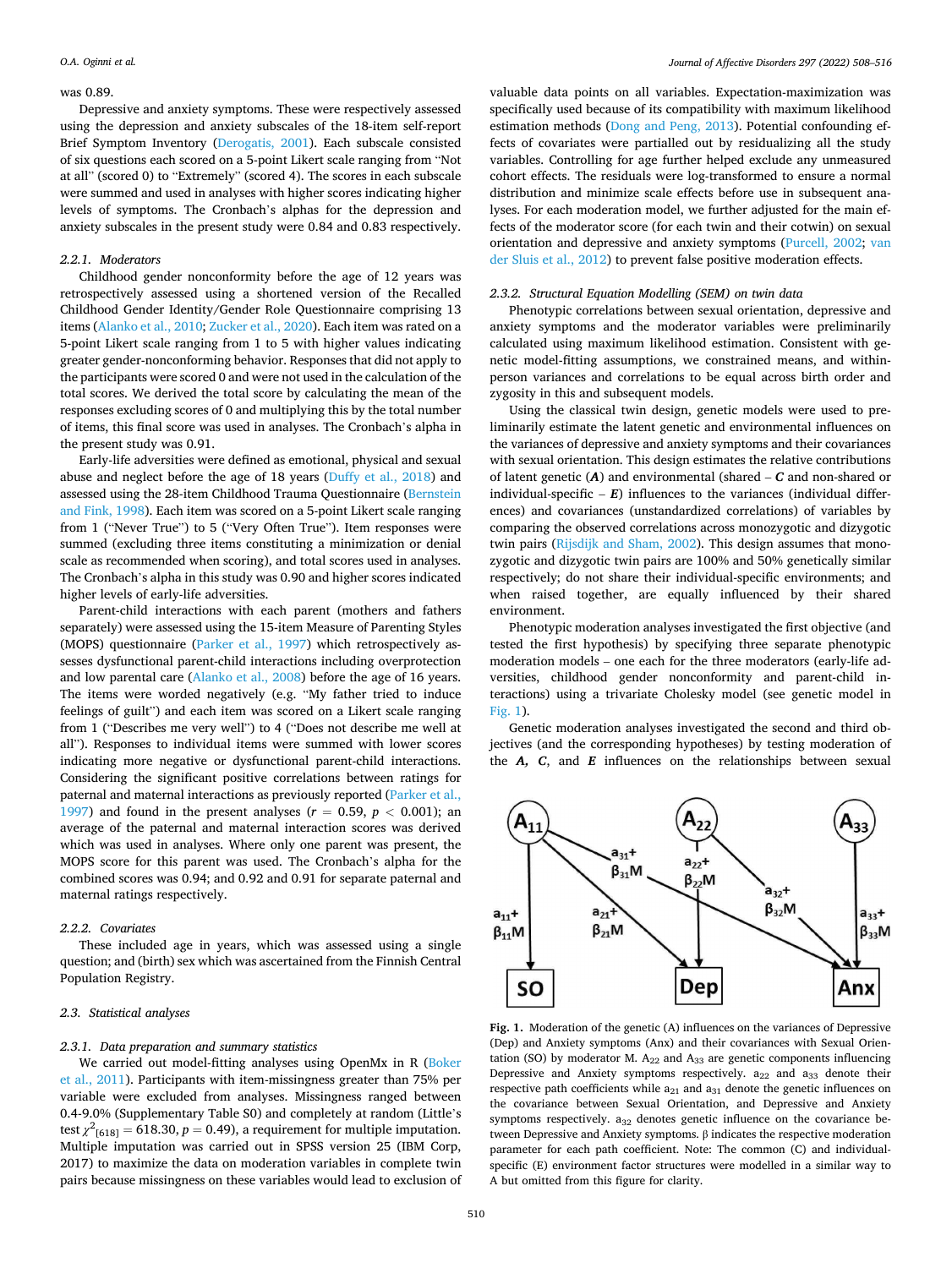orientation and depressive and anxiety symptoms (objective 2) and the variances of depressive and anxiety symptoms (objective 3) by adapting the bivariate moderation model described by [Purcell \(2002\)](#page-8-0) [\(Fig. 1\)](#page-2-0). As with phenotypic moderation analyses, we fitted a trivariate moderation model for each moderator separately.

Significance of the moderation coefficients was determined using 95% maximum likelihood confidence intervals with intervals containing zero indicating statistical non-significance. The unstandardized variances were plotted as functions of the values of the moderator (mean  $\pm$ 1-2 standard deviations) to visualize moderation effects.

#### *2.3.3. Sex Differences*

We investigated sex differences at all levels of analyses (fourth objective) by comparing models in which estimates were freed to differ by sex against models in which estimates were constrained to be equal in males and females. Models were compared using Chi-squared tests and the results reported in the supplementary material.

## **3. Results**

#### *3.1. Preliminary results*

#### *3.1.1. Descriptive Statistics*

The mean age of the sample was  $37.5 (\pm 2.93)$  years (Supplementary Table S1). The mean scores for childhood gender nonconformity, earlylife adversity and parent-child interaction were  $26.4 \ (\pm 8.13)$ ; Range: 12.3-60.0), 37.4 ( $\pm$  12.23; Range: 24.8-110.0) and 49.1 ( $\pm$  6.96; Range: 20.0-60.0) respectively. The median sexual orientation score was 0.1 (Range: 0-6). Majority (93.2%) of the participants had a sexual orientation score of 0 (no same-sex sexuality) while progressively fewer proportions had increasing scores (Supplementary Table S2). The median scores for depressive and anxiety symptoms were 3.9 (Range: 0-24) and 2.9 (Range 0-24) respectively.

## *3.1.2. Phenotypic correlations*

There were significant positive correlations between sexual orientation, and depressive and anxiety symptoms  $(r = 0.09$  and  $0.10$ respectively, 95% CIs: 0.05-0.14; Table 1) such that higher nonheterosexuality scores were associated with higher depressive and anxiety symptom scores. Similarly, the correlations with moderator

## **Table 1**

Within-person and cross-twin correlations of sexual orientation, depressive and anxiety symptoms with 95% confidence intervals per zygosity group.

|               | SO(1)           | Dep $(2)$    | Anx $(3)$    |
|---------------|-----------------|--------------|--------------|
| Within person |                 |              |              |
| (1)           | $\mathbf{1}$    |              |              |
| (2)           | 0.10            | 1            |              |
|               | (0.07, 0.14)    |              |              |
| (3)           | 0.09            | 0.66         | $\mathbf{1}$ |
|               | (0.05, 0.12)    | (0.64, 0.68) |              |
| Cross-twin    |                 |              |              |
| Monozygotic   |                 |              |              |
| (1)           | 0.54            |              |              |
|               | (0.45, 0.60)    |              |              |
| (2)           | 0.07            | 0.34         |              |
|               | (0.01, 0.13)    | (0.24, 0.42) |              |
| (3)           | 0.10            | 0.29         | 0.34         |
|               | (0.04, 0.16)    | (0.21, 0.36) | (0.25, 0.43) |
| Dizygotic     |                 |              |              |
| (1)           | 0.07            |              |              |
|               | $(-0.02, 0.15)$ |              |              |
| (2)           | 0.03            | 0.12         |              |
|               | $(-0.03, 0.09)$ | (0.04, 0.20) |              |
| (3)           | 0.08            | 0.12         | 0.19         |
|               | (0.02, 0.14)    | (0.04, 0.18) | (0.11, 0.27) |

SO: Sexual orientation, Dep: Depressive symptoms, Anx: Anxiety

variables were all statistically significant (Supplementary Table S3). Those with childhood gender nonconformity and early-life adversity were positive (*r*: 0.05 to 0.30, 95% CIs: 0.02-0.34) while those with parent-child interactions were negative (*r*: -0.26 to -0.09, 95% CIs: -0.31–0.06). Thus, non-heterosexuality, and depressive and anxiety symptom scores were significantly associated with higher childhood gender nonconformity and early-life adversities, and more dysfunctional parent-child relationships. Similarity of twins for sexual orientation and depressive and anxiety symptoms is reflected by the monozygotic and dizygotic cross-twin correlations.

## *3.1.3. Genetic and environmental influences on covariances and variances*

Depressive and anxiety symptom scores were significantly influenced by genetic (*A*) factors which explained 32% and 25% of their variances respectively (95% CIs: 0.16-0.39 and 0.07-0.40 respectively; [Table 2](#page-4-0)) while individual-specific environmental (*E*) factors explained 68% and 67% of their respective variances (95% CIs: 0.61-0.77, 0.59- 0.75 respectively). The covariances of sexual orientation with both depressive and anxiety symptoms were mostly due to genetic influences (73% and 100% respectively), however, these were not statistically significant (95% CIs: -0.01-1.41 and 0.00-2.38 respectively). *C* influences on these relationships were mostly estimated to be null and were excluded from the genetic models without significant loss in fit  $(\chi^2_{[6]} = 2.71, p = 0.84)$ ; hence, subsequent moderation analyses were based on *A* and *E* influences only.

#### *3.2. Moderation*

*3.2.1. Phenotypic relationships between sexual orientation, and depressive and anxiety symptoms, and their genetic and environmental components* 

The phenotypic relationship between sexual orientation and depressive symptoms was not significantly moderated by childhood gender nonconformity, early-life adversities and parent-child interactions [\(Table 3](#page-4-0), [Fig. 2](#page-5-0)). However, further genetic analyses indicated significant moderation of the genetic influences on this relationship whereby genetic influences on this relationship were lowest at low (-2SD) to medium (Mean) levels of childhood gender nonconformity and highest (2SD) at the highest levels of childhood gender nonconformity ( $\beta_A = 0.11$ , 95% CI: 0.04-0.17). In contrast, moderation of individualspecific environmental influences on this relationship was not statistically significant.

None of the phenotypic relationships between sexual orientation, and depressive and anxiety symptoms were significantly moderated by the childhood factors. Only childhood gender nonconformity significantly moderated the genetic and environmental influences on this relationship (β<sub>A</sub> = 0.09, 95% CI: 0.03, 0.15; β<sub>E</sub> = -0.10, 95% CI: -0.16–0.03). Specifically, genetic influences on this relationship were largest and smallest at higher (2SD) and lower (-2SD) levels of childhood gender nonconformity respectively ([Fig. 2,](#page-5-0) [Table 4\)](#page-6-0). In contrast, the individual-specific environmental influences on the relationship between sexual orientation and anxiety symptoms followed a U-shaped curve (decreasing and then increasing) as childhood gender nonconformity increased.

## *3.2.2. Genetic and environmental influences on variances of depressive and anxiety symptoms*

The genetic influences on the variances of depressive and anxiety symptoms were maximal at higher levels (2SD) of childhood gender nonconformity and lowest at lower levels (-2SD) of childhood gender nonconformity [\(Fig. 2\)](#page-5-0) and this moderation effects were statistically significant ( $\beta_A = 0.21$  and -0.24; 95% CIs: 0.05-0.31 and -0.29- -0.17 respectively; [Table 4\)](#page-6-0). Similar moderation effects were observed for early-life adversities on the genetic influences on depressive symptoms  $(\beta_A = -0.27; 95\% \text{ CIs: } -0.31 - 0.21; \text{ Table 4})$  $(\beta_A = -0.27; 95\% \text{ CIs: } -0.31 - 0.21; \text{ Table 4})$  $(\beta_A = -0.27; 95\% \text{ CIs: } -0.31 - 0.21; \text{ Table 4})$  and non-shared environmental influences on both depressive and anxiety symptoms ( $\beta_E = 0.07$ ) and 0.09; 95% CIs: 0.03-0.08 and 0.06-0.09 respectively; [Table 4](#page-6-0)). Non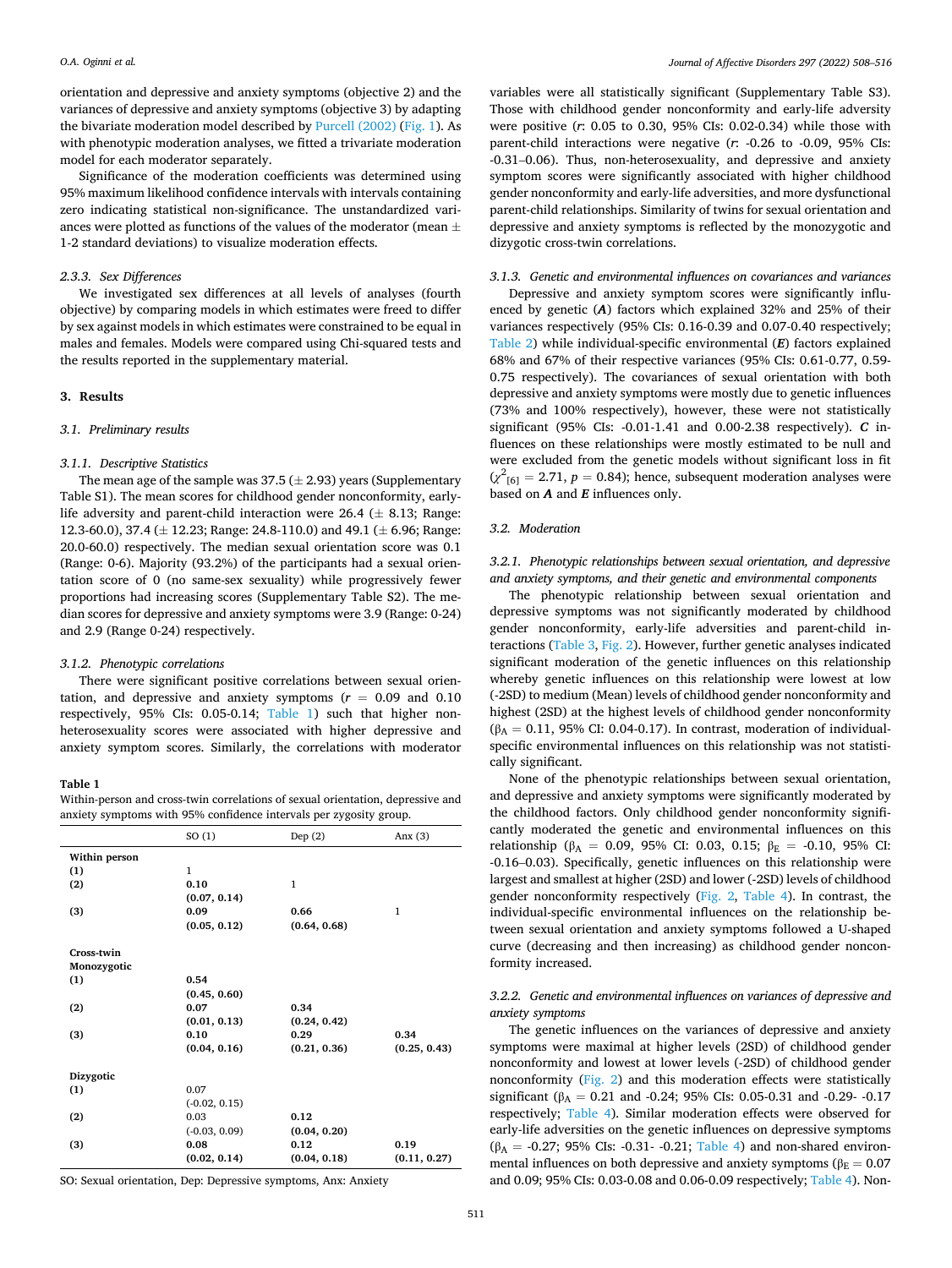<span id="page-4-0"></span>**Table 2** 

| Component | $A^a$                   |                      |                      | $\mathrm{C}^\mathrm{a}$ |                         |                      | $\rm E^a$                  |                      |                      |
|-----------|-------------------------|----------------------|----------------------|-------------------------|-------------------------|----------------------|----------------------------|----------------------|----------------------|
| SO        | SO<br>0.45              | Dep                  | Anx                  | <b>SO</b><br>0.00       | Dep                     | Anx                  | SO<br>0.55                 | Dep                  |                      |
|           | (0.34, 0.53)            |                      |                      | (0.00, 0.05)            |                         |                      | (0.47, 0.64)               |                      |                      |
| Dep       | 0.73<br>$(-0.01, 1.41)$ | 0.32<br>(0.16, 0.39) |                      | 0.00<br>$(-0.33, 0.41)$ | 0.00<br>(0.00, 0.11)    |                      | 0.27<br>$(-0.33, 0.89)$    | 0.68<br>(0.61, 0.77) |                      |
| Anx       | 1.16<br>(0.00, 2.38)    | 0.42<br>(0.19, 0.54) | 0.25<br>(0.07, 0.40) | 0.21<br>$(-0.42, 1.02)$ | 0.00<br>$(-0.05, 0.17)$ | 0.09<br>(0.00, 0.22) | $-0.37$<br>$(-1.31, 0.31)$ | 0.58<br>(0.48, 0.69) | 0.67<br>(0.59, 0.75) |

Note: SO - Sexual Orientation, Dep - Depressive symptoms and Anx – Anxiety, A, C and E: Additive genetic effects, Shared environmental effects and Individual-specific environmental effects respectively.

Model fit indices:  $-2LL = 28742.95$ , degrees of freedom = 9477, AIC = 9788.95.

Model fit indices when C parameters are dropped: -2LL = 28745.67, degrees of freedom = 9483, AIC = 9779.67, model comparison:  $\Delta \chi^2[6] = 2.71$ ,  $p = 0.84$ 

Standardized ACE variance-covariance components of sexual orientation, depressive and anxiety symptoms with 95% confidence intervals.

<sup>a</sup> Diagonals of each matrix represent the proportion of variance for each component, while the off-diagonals represent the proportion of covariance.

## **Table 3**

Unstandardized moderation effects on the phenotypic variance-covariances of sexual orientation, depressive and anxiety symptoms with 95% confidence intervals.

| Moderator        | SO-Dep<br>covariance                                  | SO-Anx<br>covariance                                  | Dep<br>variance                                 | Anx<br>variance                                 | $-2LL$ (df)                                |
|------------------|-------------------------------------------------------|-------------------------------------------------------|-------------------------------------------------|-------------------------------------------------|--------------------------------------------|
| CGN <sup>a</sup> | Estimate<br>(95% CI)<br>$-0.02$<br>$(-0.04,$<br>0.01) | Estimate<br>(95% CI)<br>$-0.02$<br>$(-0.04,$<br>0.01) | Estimate<br>(95% CI)<br>0.09<br>(0.06,<br>0.11) | Estimate<br>(95% CI)<br>0.05<br>(0.04,<br>0.07) | Estimate<br>(95% CI)<br>23144.07<br>(9474) |
| ELA <sup>b</sup> | 0.02<br>(0.00, 0.05)                                  | 0.02<br>$(-0.01,$<br>0.02)                            | 0.12<br>(0.12,<br>0.12)                         | 0.10<br>(0.09,<br>0.10)                         | 20911.88<br>(9474)                         |
| PCI <sup>c</sup> | $-0.06$<br>$(-0.15,$<br>0.03)                         | $-0.04$<br>$(-0.13,$<br>0.06)                         | $-0.53$<br>$(-0.59,$<br>$-0.52$                 | 0.43<br>(0.38,<br>(0.48)                        | 24300.06<br>(9474)                         |

Note: SO - Sexual Orientation, Dep - Depressive symptoms and Anx – Anxiety, CGN – Childhood Gender Nonconformity, ELA – Early-Life Adversity, PCI – Parent-Child Interaction, -2LL - -2 Log Likelihood, df – degrees of freedom.

<sup>a</sup> Model with CGN as moderator

<sup>b</sup> Model with ELA as moderator

<sup>c</sup> Model with PCI as moderator

shared environmental influences on depressive and anxiety symptoms were significantly moderated by parent-child interactions, being maximal at low scores (i.e., more dysfunctional interactions;  $\beta_E = -0.29$ and -0.43; 95% CIs: -0.46- -0.15 and -0.54- -0.43 respectively); and the genetic influences on depressive symptoms were similarly moderated  $(\beta_A = -0.54; 95\% \text{ CI: } -0.75 - -0.25).$ 

An incidental finding was the significant moderation of the phenotypic relationship between depressive and anxiety symptoms. This relationship was strongest at the highest levels of childhood gender nonconformity and early-life adversities ( $β = 0.05$  and 0.10 respectively, 95% CI: 0.04-0.10) and more dysfunctional parent-child interactions (β  $= -0.43$ , 95% CI:  $-0.49 - 0.43$ ). However, only early-life adversities and dysfunctional parent-child interactions significantly moderated the genetic influences on this relationship ( $β<sub>A</sub> = -0.26$  and -0.59 respectively, 95% CIs: -0.85- -0.21).

#### *3.3. Sex differences*

The distributions of sexual orientation, depressive and anxiety symptoms scores were comparable in male and female participants (Wilcoxon's rank sum coefficient  $= -0.27$ , 0.03 and 0.75 respectively; *p >* 0.05; Supplementary Table S2). The phenotypic correlations between sexual orientation, and depressive and anxiety symptoms were comparable across sexes and were consistent with the main results (Supplementary Table S4). There were significant sex differences in the

etiological influences on the correlations ( $\chi^2_{[18]} = 144.68$ ,  $p < 0.001$ ) with *C* and *A* influences being respectively larger in male and female participants (Supplementary Tables S5). Moderation of the genetic and environmental influences on depressive and anxiety symptoms and their relationships with sexual orientation by all three moderators were comparable in men and women (Supplementary Table S7).

### **4. Discussion**

This study utilized a population-based twin design to demonstrate positive correlations between non-heterosexuality and depressive and anxiety symptoms. The phenotypic moderation effects of all childhood factors were small. However, childhood gender nonconformity further moderated the genetic and individual-specific environmental influences on these relationships – positively and negatively respectively. All three childhood factors had significant moderation effects on the genetic and environmental variance components of depressive and anxiety symptoms to varying extents, and all moderation effects were comparable in male and female participants.

Consistent with the literature, higher non-heterosexuality scores were phenotypically associated with higher depressive and anxiety symptoms [\(King et al., 2008](#page-8-0); Plöderl and Tremblay, 2015; Semlyen [et al., 2016](#page-8-0)). There were significant genetic and individual-specific environmental influences on depressive and anxiety symptoms ([Ken](#page-8-0)[dler et al., 2018](#page-8-0); [Legrand et al., 1999](#page-8-0)). The genetic and environmental influences on their relationships with sexual orientation, though non-significant, were comparable to earlier reports ([Zietsch et al.,](#page-8-0)  [2012\)](#page-8-0). In line with previous research, the moderators were significantly associated with higher non-heterosexuality scores ([Busseri et al., 2008](#page-7-0); [Xu et al., 2020](#page-8-0)), possibly reflecting indirect effects of childhood gender nonconformity (D'[Augelli et al., 2006;](#page-7-0) [Landolt et al., 2004\)](#page-8-0). The moderators' associations with increased depressive and anxiety symptoms ([Alanko et al., 2008](#page-7-0); [2009;](#page-7-0) [Hannigan et al., 2018; Hughes et al., 2017](#page-7-0); [Roberts et al., 2013\)](#page-8-0) may reflect early manifestations of minority stress (D'[Augelli et al., 2006](#page-7-0)) and stress-related epigenetic processes ([Heim](#page-7-0)  [and Binder, 2012\)](#page-7-0).

## *4.1. Moderation of the relationships of sexual orientation with depressive and anxiety symptoms (and of their genetic and environmental components)*

The phenotypic relationships between sexual orientation, and depressive and anxiety symptoms were generally stronger at higher levels of childhood gender nonconformity, early-life adversities and dysfunctional parent-child interactions but these effects were all small and not statistically significant. These small and non-significant effects are consistent with previous negative findings from an analysis of a subset of the present sample ([Alanko et al., 2009\)](#page-7-0) and a different study ([Roberts et al., 2013](#page-8-0)). It is also possible that there are true but small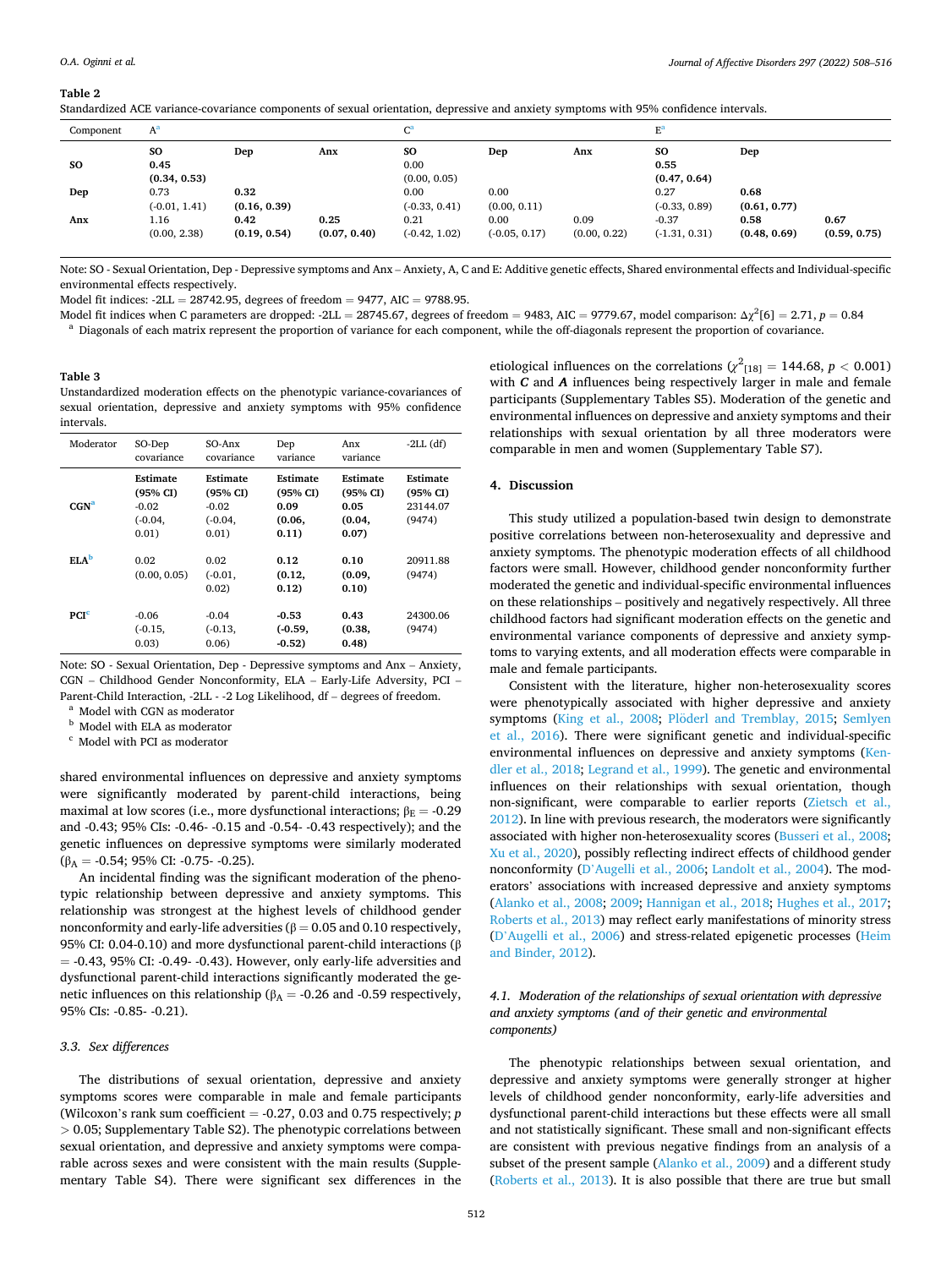<span id="page-5-0"></span>

**Fig. 2.** Moderation of the relationships between sexual orientation and depressive and anxiety symptoms including genetic and individual-specific environmental influences on these relationships (2a) and the genetic and individual-specific environmental influences on depressive and anxiety symptoms (2b). Changes in the covariances and the A and E influences on these (*y-axis*) are plotted against values for each moderator ranging from -2SD (standard deviations) through the mean to 2SD ( $x$ - $axis$ ). A and  $E =$  Additive genetic and Individualspecific environmental influences respectively.

phenotypic moderation effects which the present study was not powered to detect.

Our findings, however, extend previous research by demonstrating that the small phenotypic moderation effect of childhood gender nonconformity on the relationship between higher non-heterosexuality scores and greater depressive and anxiety symptoms may be due to opposing moderation of genetic and environmental influences on these relationships. The stronger genetic influences on the associations between sexual orientation, and depressive and anxiety symptoms at higher levels of childhood gender nonconformity suggest that among non-heterosexual individuals, genetic risk for depressive and anxiety symptoms manifest more strongly among those who were highly gendernonconforming in childhood. In contrast, the negative moderation of individual-specific environmental influences by childhood gender nonconformity may indicate compensatory psychological processes which attenuate the association between sexual orientation and mental

health problems. For example, despite experiencing greater discrimination, which was associated with higher depressive symptoms; gender nonconforming non-heterosexual South African men had comparable levels of depressive symptoms to non-heterosexual men who were gender conforming [\(Cook et al., 2013\)](#page-7-0). This protective effect was explained by greater self-acceptance among the gender nonconforming men [\(Sandfort et al., 2016](#page-8-0)). Although this effect was demonstrated for adult gender conformity, the continuity between childhood and adult gender nonconformity ([Lippa, 2008](#page-8-0)) suggests the possibility of a similar effect for childhood gender nonconformity, however, this needs to be specifically tested. As moderation of individual-specific influences followed a U-shaped curve, it is possible that these protective processes (indicated by the initial negative-sloped portion of the curve) are more prominent at lower levels of childhood gender nonconformity, while the subsequent positive-sloped portion of the curve indicates that risk processes predominate at higher levels of childhood gender nonconformity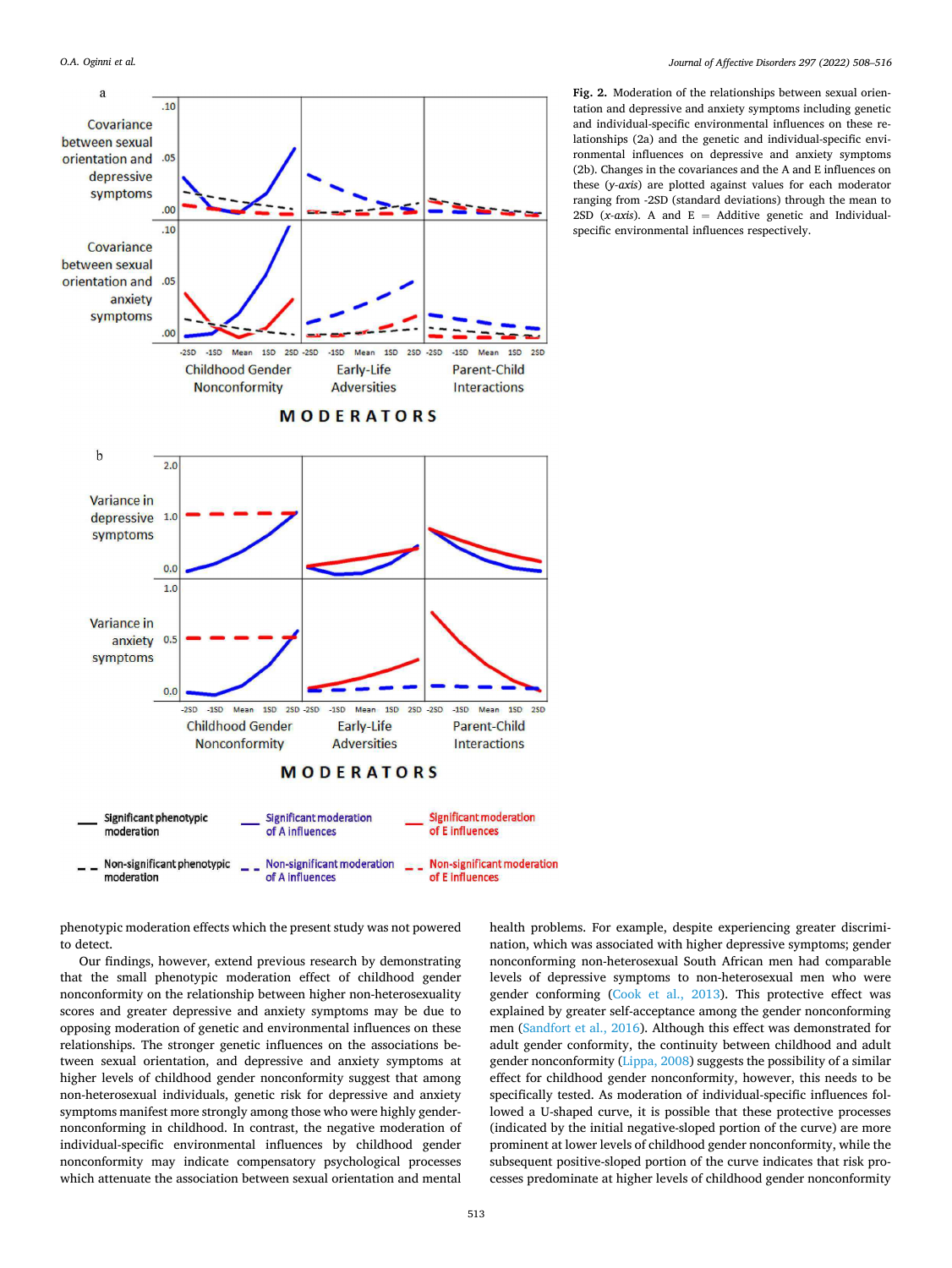#### <span id="page-6-0"></span>**Table 4**

Unstandardized moderation effects on the AE variance-covariances of sexual orientation, depressive and anxiety symptoms with 95% confidence intervals.

| Moderator        |                 | SO-Dep covariance            | SO-Anx covariance            | Dep variance                 | Anx variance                    | $-2LL$ (df)     |
|------------------|-----------------|------------------------------|------------------------------|------------------------------|---------------------------------|-----------------|
| CGN <sup>a</sup> | $\beta_A$       | Estimate<br>(95% CI)<br>0.11 | Estimate<br>(95% CI)<br>0.09 | Estimate<br>(95% CI)<br>0.21 | Estimate<br>(95% CI)<br>$-0.24$ | 22478.35 (9468) |
|                  |                 | (0.04, 0.17)                 | (0.03, 0.15)                 | (0.05, 0.31)                 | $(-0.29, -0.17)$                |                 |
|                  | $\beta_{\rm E}$ | $-0.02$                      | $-0.10$                      | 0.00                         | 0.00                            |                 |
|                  |                 | $(-0.11, 0.07)$              | $(-0.16, -0.03)$             | $(-0.04, 0.07)$              | $(-0.04, 0.05)$                 |                 |
| ELA <sup>b</sup> | $\beta_A$       | $-0.03$                      | 0.03                         | $-0.27$                      | $-0.02$                         | 20859.42 (9468) |
|                  |                 | $(-0.11, 0.07)$              | $(-0.04, 0.13)$              | $(-0.31, -0.21)$             | $(-0.09, 0.04)$                 |                 |
|                  | $\beta_E$       | 0.02                         | $-0.04$                      | 0.07                         | 0.09                            |                 |
|                  |                 | $(-0.05, 0.08)$              | $(-0.10, 0.02)$              | (0.03, 0.08)                 | (0.06, 0.09)                    |                 |
| PCI <sup>c</sup> | $\beta_A$       | $-0.02$                      | $-0.04$                      | $-0.54$                      | $-0.03$                         | 24295.00 (9468) |
|                  |                 | $(-0.27, 0.22)$              | $(-0.33, 0.25)$              | $(-0.75, -0.26)$             | $(-0.31, 0.25)$                 |                 |
|                  | $\beta_{\rm E}$ | $-0.07$                      | 0.04                         | $-0.29$                      | $-0.43$                         |                 |
|                  |                 | $(-0.26, 0.14)$              | $(-0.20, 0.27)$              | $(-0.46, -0.15)$             | $(-0.54, -0.43)$                |                 |

Note: SO - Sexual Orientation, Dep - Depressive symptoms and Anx – Anxiety, CGN – Childhood Gender Nonconformity, ELA – Early-Life Adversity, PCI – Parent-Child Interaction, -2LL - -2 Log Likelihood, df – degrees of freedom, β<sub>A</sub>, β<sub>E</sub>: Moderation coefficient for additive genetic and individual-specific environmental components respectively. Bold font indicates significant coefficients.

<sup>a</sup> Model with CGN as moderator

<sup>b</sup> Model with ELA as moderator

 $\,^{\rm c}$  Model with PCI as moderator.

#### (D'[Augelli et al., 2006;](#page-7-0) [Thoma et al., 2021](#page-8-0)).

In contrast, the non-significant moderation of the genetic and environmental influences by early-life adversity and dysfunctional parentchild interactions may reflect low power.

## *4.2. Moderation of the genetic and environmental influences on variance in depressive and anxiety symptoms*

The positive moderation of the genetic influences on depressive and anxiety symptoms by early-life adversities and dysfunctional parentchild interactions found in the present study is consistent with stressdiathesis gene-environment interactions demonstrated in previous research [\(Hayden et al., 2010;](#page-7-0) [Nugent et al., 2011](#page-8-0)) whereby stressful experiences increase the likelihood of adverse mental health outcomes by increasing sensitivity to genetic influences [\(Manuck and McCaffery,](#page-8-0)  [2014\)](#page-8-0). We also demonstrate for the first time that gender nonconformity in childhood may be considered an adequate stressor which can increase sensitivity to genetic influences on depressive and anxiety disorders.

In line with previous research, the present study also found that early-life adversities and dysfunctional parent-child interactions were associated with increased individual-specific environmental influences on depression and anxiety symptoms [\(Fogelman and Canli, 2019](#page-7-0)). This may reflect epigenetic processes through which neurobiological stress-regulatory processes become more vulnerable to the adverse impacts of later stress ([Fogelman and Canli, 2019\)](#page-7-0), however, this effect was not demonstrated for childhood gender nonconformity.

The lower genetic correlation between depressive and anxiety symptoms in the present study (e.g., compared to [Kendler et al., 1992](#page-7-0); [Taporoski et al., 2015](#page-8-0)) may reflect the effect of incorporating a third variable (i.e., sexual orientation). However, the moderation of the genetic influences on this relationship by early-life adversities and dysfunctional parent-child interactions is consistent with the stress-diathesis framework.

#### *4.3. Sex differences*

The larger shared environmental influences on the relationships between sexual orientation, and depressive and anxiety symptoms in male participants may suggest that non-heterosexual men may be more negatively affected by environmental consequences of their sexuality (D'[Augelli et al., 2006\)](#page-7-0). However, moderation of the genetic and environmental influences on the relationships between sexual orientation and depressive and anxiety symptoms did not appear to differ by sex.

#### *4.4. Implications*

Our study shows for the first time, that similar to early-life adversities and dysfunctional parent-child relationships, childhood gender nonconformity is associated with increased genetic influences on adult depressive and anxiety symptoms in the general population. Our findings further suggest that childhood gender nonconformity may specifically amplify genetic risk for adverse mental health outcomes in nonheterosexual individuals but simultaneously activate individualspecific protective mechanisms. This indicates the need for further research to understand possible risk and protective processes in these relationships; and the need to support gender nonconforming children to reduce the risk of mental health difficulties among both heterosexual and non-heterosexual adults.

While our findings suggest that early-life adversities and dysfunctional parent-child relationships do not substantially increase the risk for adverse mental health outcomes in non-heterosexual individuals, larger future studies are needed to further investigate these relationships.

#### *4.5. Strengths and Limitations*

The strengths of our study include the innovative use of a genetically sensitive design and the assessment of study variables using standardized questionnaires with good psychometric properties. However, our findings need to be interpreted in the light of the following limitations. Firstly, the retrospective assessments of childhood gender nonconformity, early-life adversities and parent-child interactions may introduce recall bias. Similarly, the higher levels of depressive and anxiety symptoms among non-heterosexual individuals may make them prone to recall negative autobiographical events [\(Matt et al., 1992\)](#page-8-0) such as the adverse childhood experiences assessed in the present study. However, findings from prospective designs indicate that children who went on to identify as non-heterosexual adults were more gender nonconforming ([Li et al., 2017\)](#page-8-0), experienced more childhood adversities [\(Xu et al.,](#page-8-0)  [2020\)](#page-8-0) and had poorer relationships with their parents ([Xu et al., 2019](#page-8-0)). Hence, the impact of recall bias is likely to be negligible; however, data from longitudinal twin cohorts with childhood assessments of the moderator variables would facilitate more accurate estimates of moderator effects.

Secondly, the population from which the sample was recruited was mostly Caucasian. Hence our findings may not generalize to non-Western cultures where the associations between adult mental health and the childhood factors investigated in the present study may be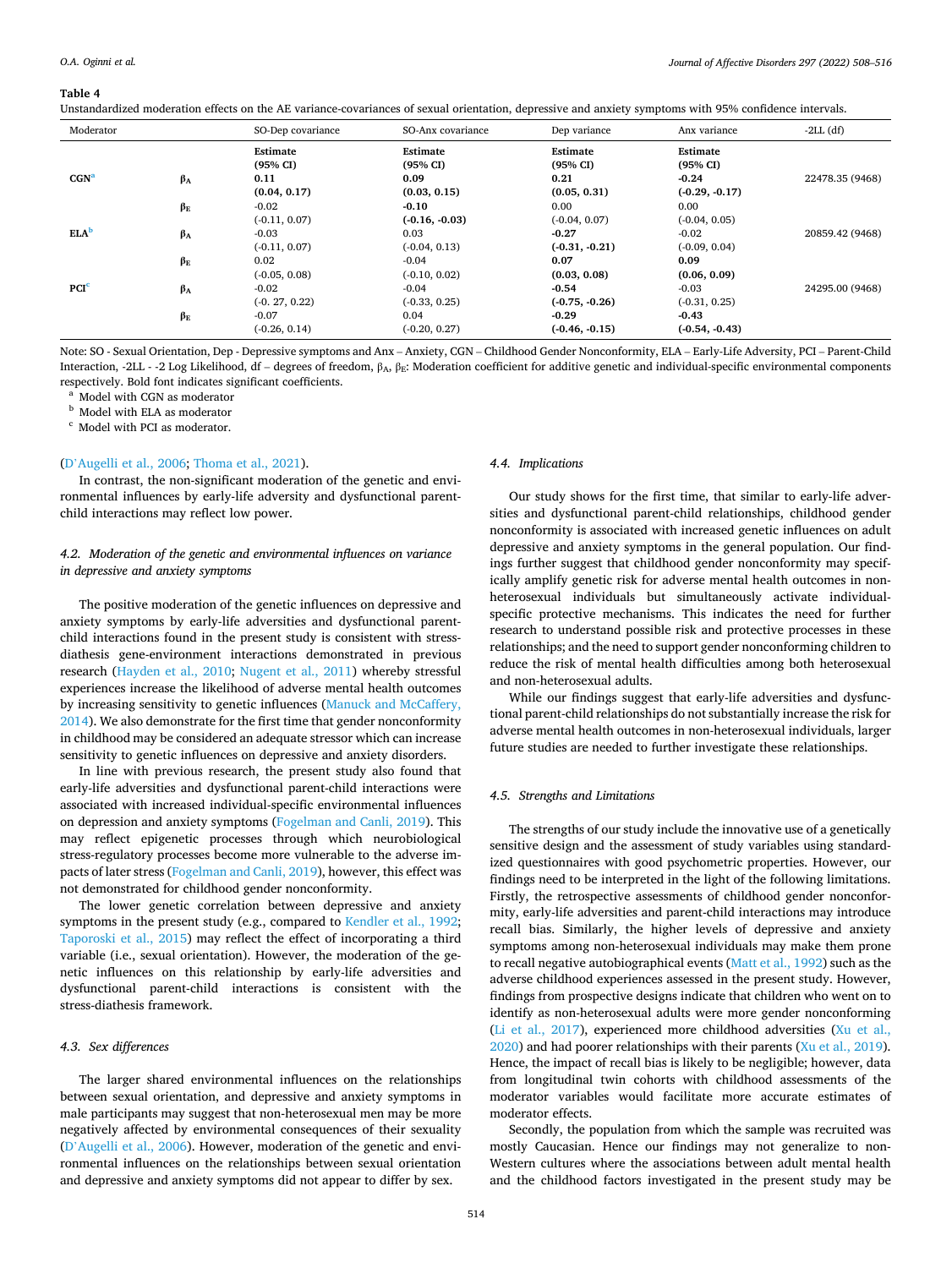<span id="page-7-0"></span>different (Cook et al., 2013; [Oladeji et al., 2010\)](#page-8-0). Future studies should ensure greater socio-demographic diversity and utilize non-Western samples which may allow for investigating the impacts of socio-cultural differences. Larger samples would also overcome the possibility of type 2 errors, especially for effects with small magnitude such as the phenotypic moderation effects investigated in the present study. Also, as the estimates of genetic and environmental influences on variance from the twin design are time- and population-specific ([Neale](#page-8-0)  [and Cardon, 1992](#page-8-0)), it is important to replicate our findings in different populations. Relatedly, the estimation of genetic and environmental influences as latent constructs indicates the need for further research to identify specific genetic and environmental processes.

## **5. Conclusion**

The present study demonstrated that early-life adversities and dysfunctional parent-child interactions increase the likelihood of adverse mental health outcomes by increasing genetic and environmental influences on these adverse outcomes in the general population. We extended this finding by showing that childhood gender nonconformity may similarly increase the likelihood of adverse mental health outcomes by increasing sensitivity to genetic influences on these mental health outcomes in the general population and among non-heterosexual individuals. In contrast, childhood gender nonconformity may also attenuate the relationship between non-heterosexuality and adverse mental health outcomes – possibly by activating protective mechanisms but this needs to be further investigated.

#### **Authorship contribution statement**

OAO and FVR contributed to the conceptualization and overall design of the study, KA and PJ contributed to data collection, OAO carried out the analyses, FVR supervised analyses, OAO prepared the initial manuscript draft, OAO, KA, PJ and FVR contributed to the interpretation of the results, review, editing and approval of the final manuscript. PJ and FVR are joint senior authors.

## **Declaration of Competing Interest**

No specific funding was received for this study. All authors declare no competing interests.

#### *Acknowledgements*

The data collection was funded by a Center of Excellence Grant from the Stiftelsen fӧr Åbo Akademi Foundation (Grant No. 21/22/05). PJ is funded by grants no. 274521, 284385 and 319403 from the Academy of Finland. None of the funders had any role in the present study, including data collection, preparation or analysis. OAO is supported by the Commonwealth Scholarship (Award No: NGCA-2018-65), a global scholarship programme funded by the Foreign and Commonwealth Office, United Kingdom.

## *Funding*

This research did not receive any specific grant from funding agencies in the public, commercial, or not-for-profit sectors.

## **Supplementary materials**

Supplementary material associated with this article can be found, in the online version, at doi:[10.1016/j.jad.2021.10.095](https://doi.org/10.1016/j.jad.2021.10.095).

#### **References**

- Alanko, K., Santtila, P., Harlaar, N., Witting, K., Varjonen, M., Jern, P., Sandnabba, N.K., 2008. The association between childhood gender atypical behavior and adult psychiatric symptoms is moderated by parenting style. Sex. Roles. 58, 837–847. [https://doi.org/10.1007/s11199-008-9395-5.](https://doi.org/10.1007/s11199-008-9395-5)
- Alanko, K., Santtila, P., Witting, K., Varjonen, M., Jern, P., Johansson, A., Kenneth Sandnabba, N., 2009. Psychiatric symptoms and same-sex sexual attraction and behavior in light of childhood gender atypical behavior and parental relationships. J. Sex. Res. 46, 494–504. <https://doi.org/10.1080/00224490902846487>.
- Alanko, K., Santtila, P., Harlaar, N., Witting, K., Varjonen, M., Jern, P., Sandnabba, N.K., 2010. Common genetic effects of gender atypical behavior in childhood and sexual orientation in adulthood: A study of Finnish twins. Arch. Sex. Beh. 39, 81–92. [https://doi.org/10.1007/s10508-008-9457-3.](https://doi.org/10.1007/s10508-008-9457-3)
- Alanko, K., Santtila, P., Salo, B., Jern, P., Johansson, A., Sandnabba, N.K., 2011. Testing causal models of the relationship between childhood gender atypical behaviour and parent–child relationship. Br. J. Dev. Psychol. 29, 214–233. [https://doi.org/](https://doi.org/10.1348/2044-835X.002004) [10.1348/2044-835X.002004.](https://doi.org/10.1348/2044-835X.002004)
- Bailey, J.M., Zucker, K.J., 1995. Childhood sex-typed behavior and sexual orientation: A conceptual analysis and quantitaive review. Dev. Psychol. 31, 43–55. [https://doi.](https://doi.org/10.1037/0012-1649.31.1.43) [org/10.1037/0012-1649.31.1.43](https://doi.org/10.1037/0012-1649.31.1.43).
- Bandoli, G., Campbell-Sills, L., Kessler, R.C., Heeringa, S.G., Nock, M.K., Rosellini, A.J., et al., 2017. Childhood adversity, adult stress, and the risk of major depression or generalized anxiety disorder in US soldiers: A test of the stress sensitization hypothesis. Psychol. Med. 47, 2379–2392. [https://doi.org/10.1017/](https://doi.org/10.1017/S0033291717001064)  [S0033291717001064](https://doi.org/10.1017/S0033291717001064).
- [Bernstein, D.P., Fink, L., 1998. Childhood trauma questionnaire: A retrospective self](http://refhub.elsevier.com/S0165-0327(21)01166-6/sbref0007)[report: Manual. Harcourt Brace](http://refhub.elsevier.com/S0165-0327(21)01166-6/sbref0007) & Company. San Diego.
- Boker, S., Neale, M., Maes, H., Wilde, M., Spiegel, M., Brick, T., et al., 2011. OpenMx: an open source extended structural equation modeling framework. Psychometrika 76, 306–317. <https://doi.org/10.1007/S11336-010-9200-6>.
- Busseri, M.A., Willoughby, T., Chalmers, H., Bogaert, A.F., 2008. On the association between sexual attraction and adolescent risk behavior involvement: Examining mediation and moderation. Dev. Psychol. 44, 69–80. [https://doi.org/10.1037/0012-](https://doi.org/10.1037/0012-1649.44.1.69)  [1649.44.1.69](https://doi.org/10.1037/0012-1649.44.1.69).
- Clements-Nolle, K., Lensch, T., Baxa, A., Gay, C., Larson, S., Yang, W., 2018. Sexual identity, adverse childhood experiences, and suicidal behaviors. J. Adolesc. Health. 62, 198–204.<https://doi.org/10.1016/j.jadohealth.2017.09.022>.
- Cook, S.H., Sandfort, T.G., Nel, J.A., Rich, E.P., 2013. Exploring the relationship between gender nonconformity and mental health among black South African gay and bisexual men. Arch. Sex. Beh. 42, 327–330. [https://doi.org/10.1007/s10508-013-](https://doi.org/10.1007/s10508-013-0087-z) [0087-z.](https://doi.org/10.1007/s10508-013-0087-z)
- D'Augelli, A.R., Grossman, A.H., Starks, M.T., 2006. Childhood gender atypicality, victimization, and PTSD among lesbian, gay, and bisexual youth. J. Interpers. Violence. 21, 1462–1482. [https://doi.org/10.1177/0886260506293482.](https://doi.org/10.1177/0886260506293482)
- [Derogatis, L.R., 2001. BSI 18, Brief Symptom Inventory 18: Administration, scoring and](http://refhub.elsevier.com/S0165-0327(21)01166-6/sbref0013)  [procedures manual. NCS Pearson, Incorporated, Bloomington](http://refhub.elsevier.com/S0165-0327(21)01166-6/sbref0013).
- Dick, D.M., 2011. Gene-environment interaction in psychological traits and disorders. Annu. Rev. Clin. Psychol. 7, 383–409. [https://doi.org/10.1146/annurev-clinpsy-](https://doi.org/10.1146/annurev-clinpsy-032210-104518)[032210-104518.](https://doi.org/10.1146/annurev-clinpsy-032210-104518)
- [Dong, Y., Peng, C-Y.J., 2013. Principled missing data methods for researchers.](http://refhub.elsevier.com/S0165-0327(21)01166-6/sbref0015) SpringerPlus. 2, 1–[17 http://www.springerplus.com/content/2/1/222](http://refhub.elsevier.com/S0165-0327(21)01166-6/sbref0015).
- Duffy, K.A., McLaughlin, K.A., Green, P.A., 2018. Early life adversity and health-risk behaviors: Proposed psychological and neural mechanisms. Ann. N. Y. Acad. Sci. 1428, 151–169. [https://doi.org/10.1111/nyas.13928.](https://doi.org/10.1111/nyas.13928)
- Fogelman, N., Canli, T., 2019. Early life stress, physiology, and genetics: A review. Front. Psychol. 10, 1668.<https://doi.org/10.3389/fpsyg.2019.01668>.
- Ganna, A., Verweij, K.J., Nivard, M.G., Maier, R., Wedow, R., Busch, A.S., et al., 2019. Large-scale GWAS reveals insights into the genetic architecture of same-sex sexual behavior. Science 365, eaat7693. <https://doi.org/10.1126/science.aat7693>.
- Hannigan, L.J., Rijsdijk, F.V., Ganiban, J.M., Reiss, D., Spotts, E.L., Neiderhiser, J.M., et al., 2018. Shared genetic influences do not explain the association between parent–offspring relationship quality and offspring internalizing problems: Results from a Children-of-Twins study. Psychol. Med. 48, 592-603. [https://doi.org/](https://doi.org/10.1017/S0033291717001908) [10.1017/S0033291717001908.](https://doi.org/10.1017/S0033291717001908)
- Hatzenbuehler, M.L., 2009. How does sexual minority stigma "get under the skin"? A psychological mediation framework. Psychol. Bull. 135, 707–730. [https://doi.org/](https://doi.org/10.1037/a0016441)  [10.1037/a0016441](https://doi.org/10.1037/a0016441).
- Hayden, E.P., Klein, D.N., Dougherty, L.R., Olino, T.M., Laptook, R.S., Dyson, M.W., et al., 2010. The dopamine D2 receptor gene and depressive and anxious symptoms in childhood: associations and evidence for gene–environment correlation and gene–environment interaction. Psychiatr. Genet. 20, 304–310. [https://doi.org/](https://doi.org/10.1097/YPG.0b013e32833adccb) [10.1097/YPG.0b013e32833adccb](https://doi.org/10.1097/YPG.0b013e32833adccb).
- Heim, C., Binder, E.B., 2012. Current research trends in early life stress and depression: Review of human studies on sensitive periods, gene–environment interactions, and epigenetics. Exp. Neurol. 233, 102–111. [https://doi.org/10.1016/j.](https://doi.org/10.1016/j.expneurol.2011.10.032) [expneurol.2011.10.032](https://doi.org/10.1016/j.expneurol.2011.10.032).
- Hughes, K., Bellis, M.A., Hardcastle, K.A., Sethi, D., Butchart, A., Mikton, C., et al., 2017. The effect of multiple adverse childhood experiences on health: a systematic review and meta-analysis. Lancet. Public. Health. 2, e356–e366. [https://doi.org/10.1016/](https://doi.org/10.1016/S2468-2667(17)30118-4) [S2468-2667\(17\)30118-4](https://doi.org/10.1016/S2468-2667(17)30118-4).
- Johansson, A., Jern, P., Santtila, P., von der Pahlen, B., Eriksson, E., Westberg, L., et al., 2013. The genetics of sexuality and aggression (GSA) twin samples in Finland. Twin. Res. Hum. Genet. 16, 150–156. [https://doi.org/10.1017/thg.2012.108.](https://doi.org/10.1017/thg.2012.108)
- Kendler, K.S., Neale, M.C., Kessler, R.C., Heath, A.C., Eaves, L.J., 1992. Major depression and generalized anxiety disorder: same genes,(partly) different environments? Arch.